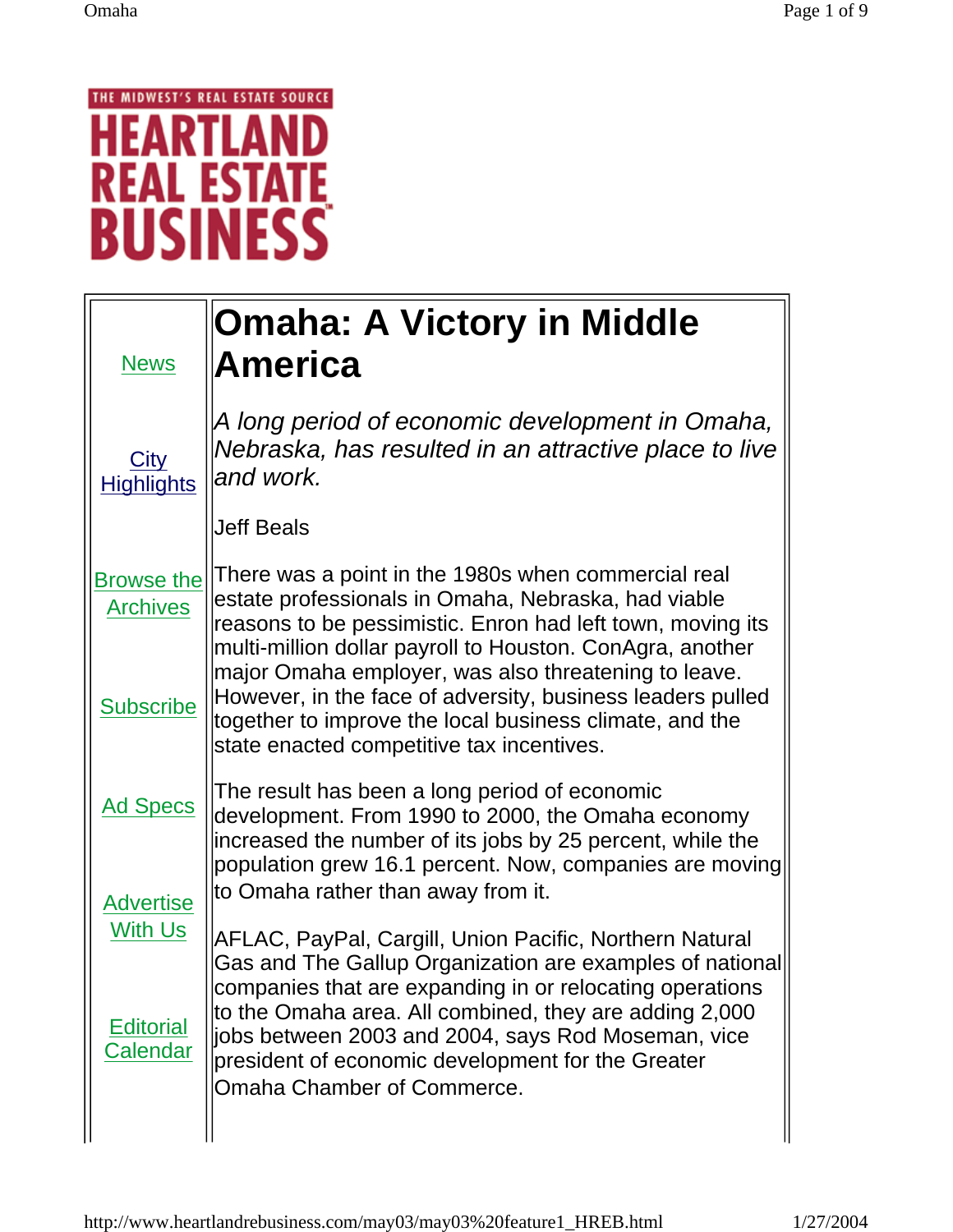| <b>Contact Us</b> | Purchase a While many metropolitan areas have struggled recently,<br>Moseman says Omaha has weathered the storm. "We had<br>Past Issue   a lot of 'pump-priming' projects underway before the<br>national economic downturn," he says. "The diversity and<br>constant growth make the Omaha economy stable and<br>lreliable."                                                                                                                                                              |
|-------------------|--------------------------------------------------------------------------------------------------------------------------------------------------------------------------------------------------------------------------------------------------------------------------------------------------------------------------------------------------------------------------------------------------------------------------------------------------------------------------------------------|
| Home              | With a metropolitan population approaching 750,000,<br>Omaha has a diverse local economy featuring a mix of<br>telecommunications, healthcare, agribusiness, insurance<br>and transportation industries. Five Fortune 500 companies<br>are headquartered in Omaha, and many others have<br>branch offices in the area as well. Unemployment at the<br>end of 2002 was 3.4 percent.                                                                                                         |
|                   | Downtown Omaha and the nearby Riverfront are in the<br>midst of a building boom. Almost \$2 billion worth of<br>construction has been completed recently, is underway or<br>is planned to begin within the next year.                                                                                                                                                                                                                                                                      |
|                   | Located along the west bank of the Missouri River, Omaha<br>is historically known as a river town. For years, downtown<br>was separated from the river by a swath of brick<br>warehouses and rusting factories. As the city grew to the<br>west, many residents ignored the river's very existence<br>and, until this year, there was no pedestrian access to the<br>lriver from downtown.                                                                                                 |
|                   | The current wave of development is reconnecting<br>downtown with its river roots. Anchoring the Riverfront is<br>the \$291 million convention center and arena, scheduled<br>to open in August. The building will seat up to 17,000<br>people in the arena and will provide 250,000 square feet of<br>meeting and exhibition space. The \$71 million, 450-room<br>Hilton Omaha Hotel will be connected to the convention<br>center and arena by skywalk and should open in spring<br>2004. |
|                   | Other Riverfront projects include Lewis and Clark Landing,<br>a 23-acre recreation area located where a lead smelting<br>plant once stood. The site features plazas, hiking trails, a<br>boardwalk with river views, and Rick's Café Boatyard, a                                                                                                                                                                                                                                           |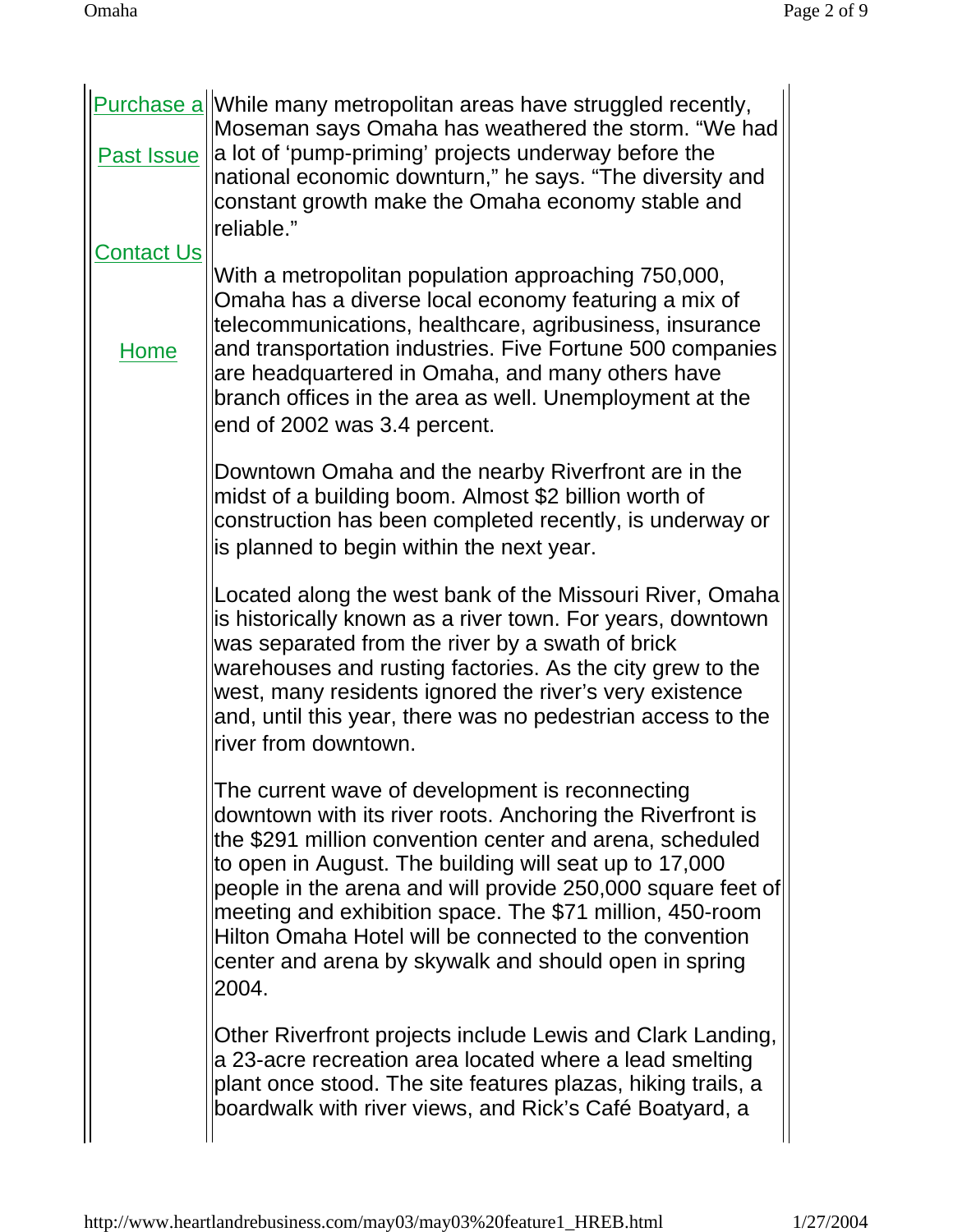20,000-square-foot destination restaurant.

To the north, the U.S. Park Service is building a regional headquarters and Gallup is preparing to move to its new corporate campus. Gallup is relocating more than 500 jobs to the Riverfront and will create "Gallup University," a training program that will attract 5,000 corporate executives to Omaha each year.

Construction will begin next year on the Riverfront's showpiece: a \$22.6 million pedestrian bridge with 230-foot towers that will span the Missouri River, connecting hiking and biking trails in Iowa and Nebraska. Completion is scheduled for 2005.

First National Bank of Omaha recently completed its new \$200 million, 1.1 million-square-foot office tower in the heart of downtown. At 633 feet, it is the tallest building in the five-state area. Two blocks to the east, Union Pacific is building a 1.1 million-square-foot, 19-story office building for \$260 million. When it is completed in 2004, the building will house 4,100 Union Pacific employees — 500 of whom are being transferred from St. Louis. Earlier this year, a food processing plant was razed to make way for Omaha's \$90 million performing arts center, which should open in 2005.

According to Moseman, downtown construction has not come at the expense of other parts of the metro area. Urban renewal is taking place outside downtown. On the near north side, Cintas is adding 120 jobs. In south Omaha, the former stockyards have been converted into a business park.

In midtown, the University of Nebraska Medical Center is finishing construction on a \$77 million, 10-story research center. In southwest Omaha, PayPal Inc. is preparing to move 500 Omaha employees into a new 115,000-squarefoot operations headquarters.

The Air Force is playing its part in Omaha's economic growth as well. The U.S. Space Command, formerly of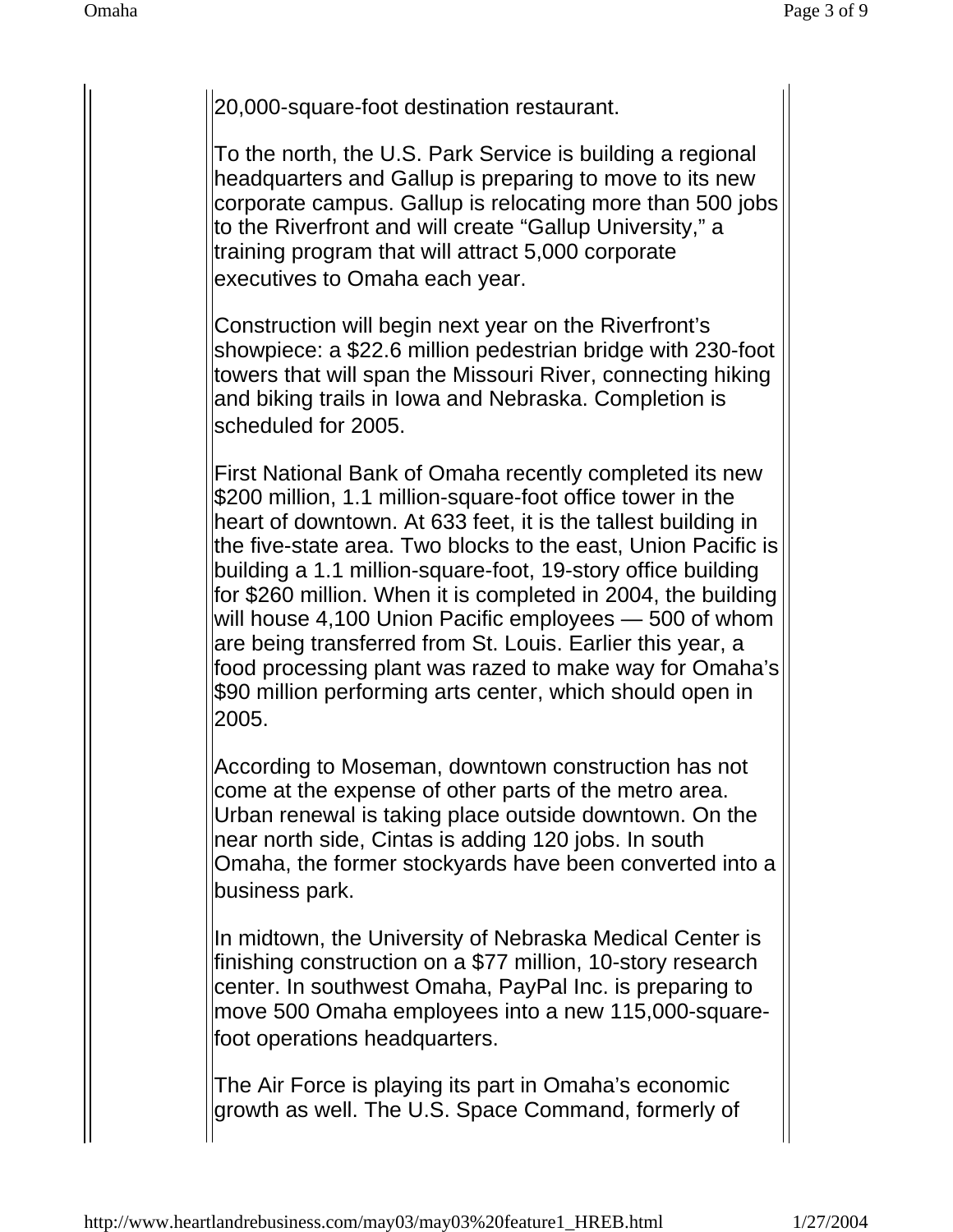Colorado Springs, Colorado, has been combined with Strategic Command at Offutt Air Force Base near Omaha. Moseman says he expects spin-off development for defense contractors and vendors wanting to locate close to the new command. Booz Allen Hamilton, one of the nation's largest management consulting firms, already has announced it will open a 150-employee office in Omaha this spring.

East of the river, Council Bluffs, Iowa, is also experiencing growth. A \$75 million arena/convention center opened in 2002. In addition, a 140,000-square-foot shopping center, 16-screen theater and hotel are scheduled to open in 2003. Developers are also planning a \$60 million, 77-acre theme park south of Interstate 29.

Trenton Magid, president of Coldwell Banker Commercial World Group, says one of the reasons for Omaha's growth is its strong public/private partnerships. "The Omaha community works well together," he says. "It's a great place to do business, because everyone genuinely wants to see the city do well."

Omaha is a conservative city that still grows every year, says John Hoich, president of Hoich Enterprises. "Omaha has had steady, 3 percent annual growth for 150 years," he says. "The workforce is strong, and people believe in fair business practices. It's a comfortable market for investors."

However, the construction boom has negatives aspects as well, says Richard Secor, senior vice president of business development at the Lund Company. "The speculative construction of the 1990s coupled with a number of new owner/user buildings is creating high levels of vacancy, particularly in the office market," he says. "[But], ample space can help attract new industry."

## **Retail**

Most Omaha brokers agree that retail is the area's strongest market segment. Secor estimates that overall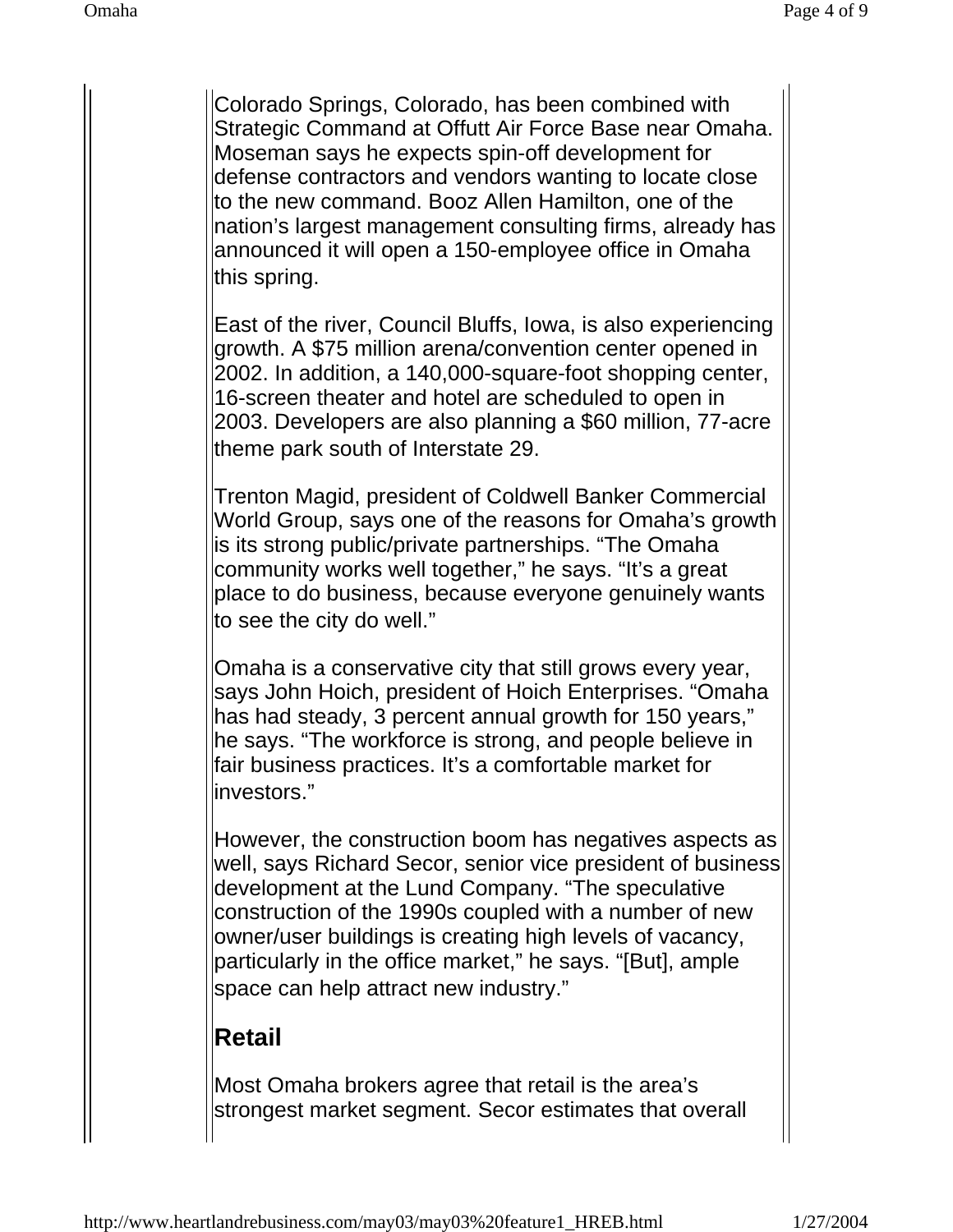vacancy is 6 percent, with no major submarket exceeding 10 percent. Retail vacancy rates have remained steady since 1998.

Several national retailers have entered the market including Galyan's Trading Company, Dick's Clothing and Sporting Goods, Sharper Image, P.F. Chang's China Bistro, Red Robin, Scheels All Sports and Pottery Barn. Existing big box retailers such as The Home Depot, Lowe's Home Improvement Warehouse, Target and Wal-Mart Super Center continue to expand.

Bob Kurylo, vice president of brokerage for The Lerner Company, says the national retailers are enjoying success in the market. "Word gets out in the retail community that stores are doing well here," he says.

Most of the major big box retailers now have a presence in Omaha, Kurylo says. However, he expects to see additional linen and housewares big box locations and a significant wave of national brand name restaurants to enter the market.

"Restaurant chains are discovering Omaha," Kurylo says. "People see what restaurants are in the larger cities, and by the time they get here, they are eagerly waiting for them."

Kurylo's company recently worked with Carrabbas Grill and Timberlodge Steakhouse, locating them at 144th Street and West Maple Road. The company also is currently representing Chipotle, Nothing but Noodles and Flemming Steakhouse.

Magid says the hottest retail areas in Omaha continue to be West Center Road in the southwest and West Maple Road in the northwest. "National retailers are putting locations on both corridors," he says.

Construction of Omaha's first lifestyle shopping center kicks off this spring, says Rob Luellen, a partner in Quantum Real Estate. The local company is teaming up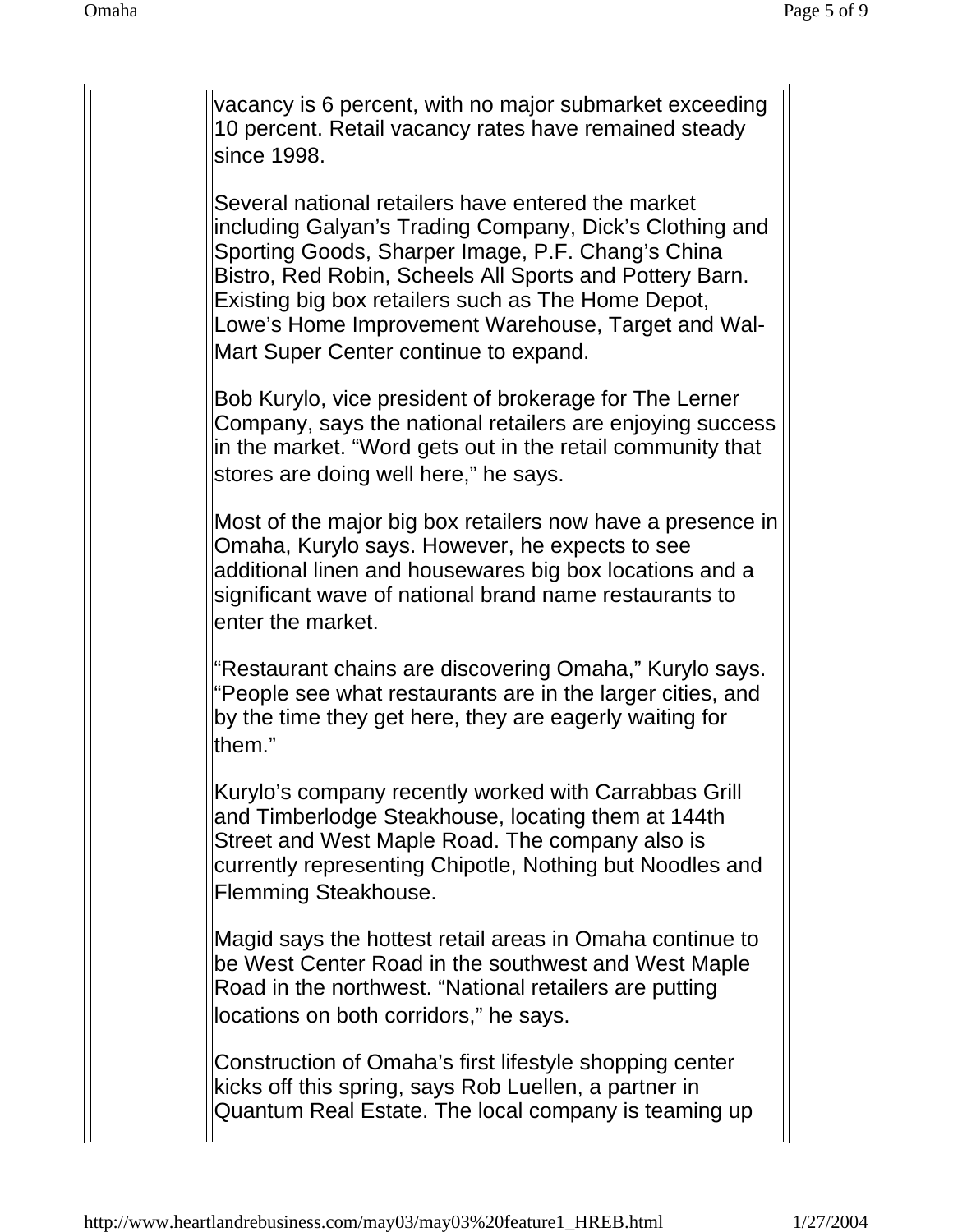with RED Development of Kansas City to develop Village Pointe, a 650,000-square-foot center on 71 acres at 168th Street and West Dodge Road. A 160,000-square-foot Scheels All Sports store is the first anchor to be announced. Opening is scheduled for spring 2004.

"This will probably be the nicest retail development Omaha has ever seen," Luellen says. "All of the buildings will be designed in four-sided architecture, which shields docks and HVAC equipment."

RED Development is also partnering with The Lund Company to rehabilitate Regency Court, a 160,000 square-foot center near Interstate 680 and West Dodge Road. Secor says Pottery Barn, Pottery Barn Kids and Williams-Sonoma have already committed, while negotiations continue with other national retailers.

## **Industrial**

The industrial market in Omaha is seeing little new construction, and vacancy remains at 9 percent, according to Steven Reeder, vice president at CB Richard Ellis MEGA.

"Due to the construction activity of the late 90s and the last 2 years, there's a lot of readily available, developed land sites with interstate accessibility," Reeder says. "I can remember 10 years ago, it was very difficult to find a 10 acre site that was ready to go."

Because of the recent industrial building boom, Magid says there has been very little speculative construction. "We're now seeing 50,000-square-foot spaces remain vacant for a year or more," he says. "That never used to happen."

Typical lease rates are \$4.50 per square foot to \$5 per square foot and have remained steady. "Omaha seems to have a hard time breaking the \$5 level," Magid says.

Magid and Reeder agree that smaller industrial buildings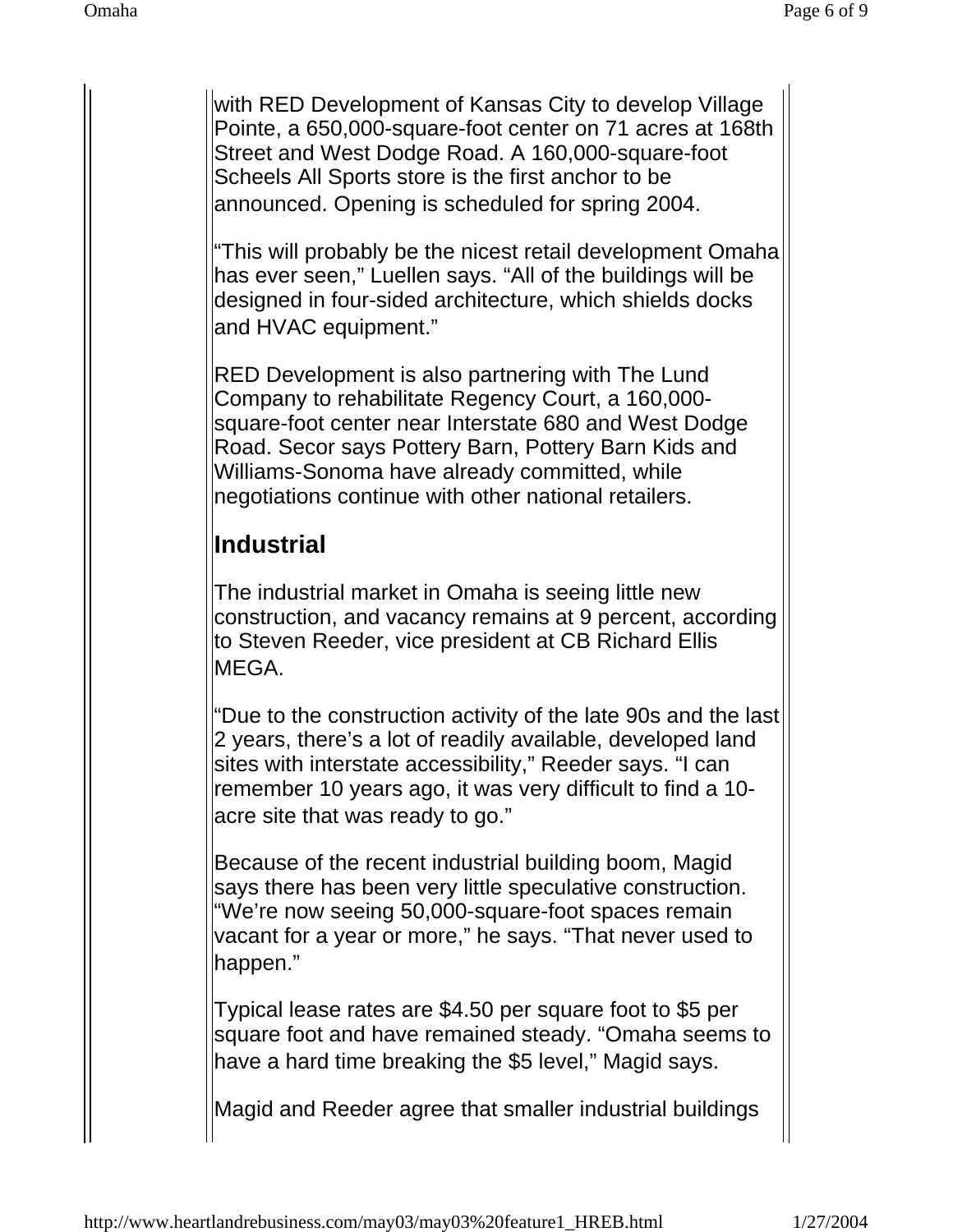are faring better than the larger ones. Magid is representing Gateway I-80 Business Park, a 55-acre development with 5,000-square-foot to 10,000-square-foot flex buildings. Lots continue to sell in the development, because smaller users are looking for sites with interstate access and visibility, he says.

While speculative building is down, there is still some activity. Reeder is working with Kansas City Life Company, which is building 175,000 square feet in two speculative buildings near Interstate 80 in Council Bluffs.

The Interstate 80 corridor through suburban Sarpy County, Nebraska, continues to see the most construction. Several large users have built along that corridor in recent years, and now lots are being filled in with smaller, multi-tenant industrial buildings.

Reeder identifies several trends in the industrial market. Developers are making industrial buildings as flexible as possible with adaptable bay sizes. There is also a trend toward higher ceilings, multiple dock doors and upgraded exteriors.

## **Multifamily**

After experiencing tremendous growth in the number of apartment units during the 1990s, construction has slowed. According to the Institute of Real Estate Management, occupancy in Omaha during 2002 was 93 percent, and rent for a two-bedroom apartment averaged \$681 per month.

While the market is soft, says Bob Dean, vice president of operations at the Seldin Company, it is coming back. He points to apartment construction in northwest Omaha and in the central business district (CBD). "Downtown is doing really well," he says. "Our properties have 97 percent occupancy."

The CBD has seen extensive growth with most of the units built in refurbished warehouses. NuStyle Development, the